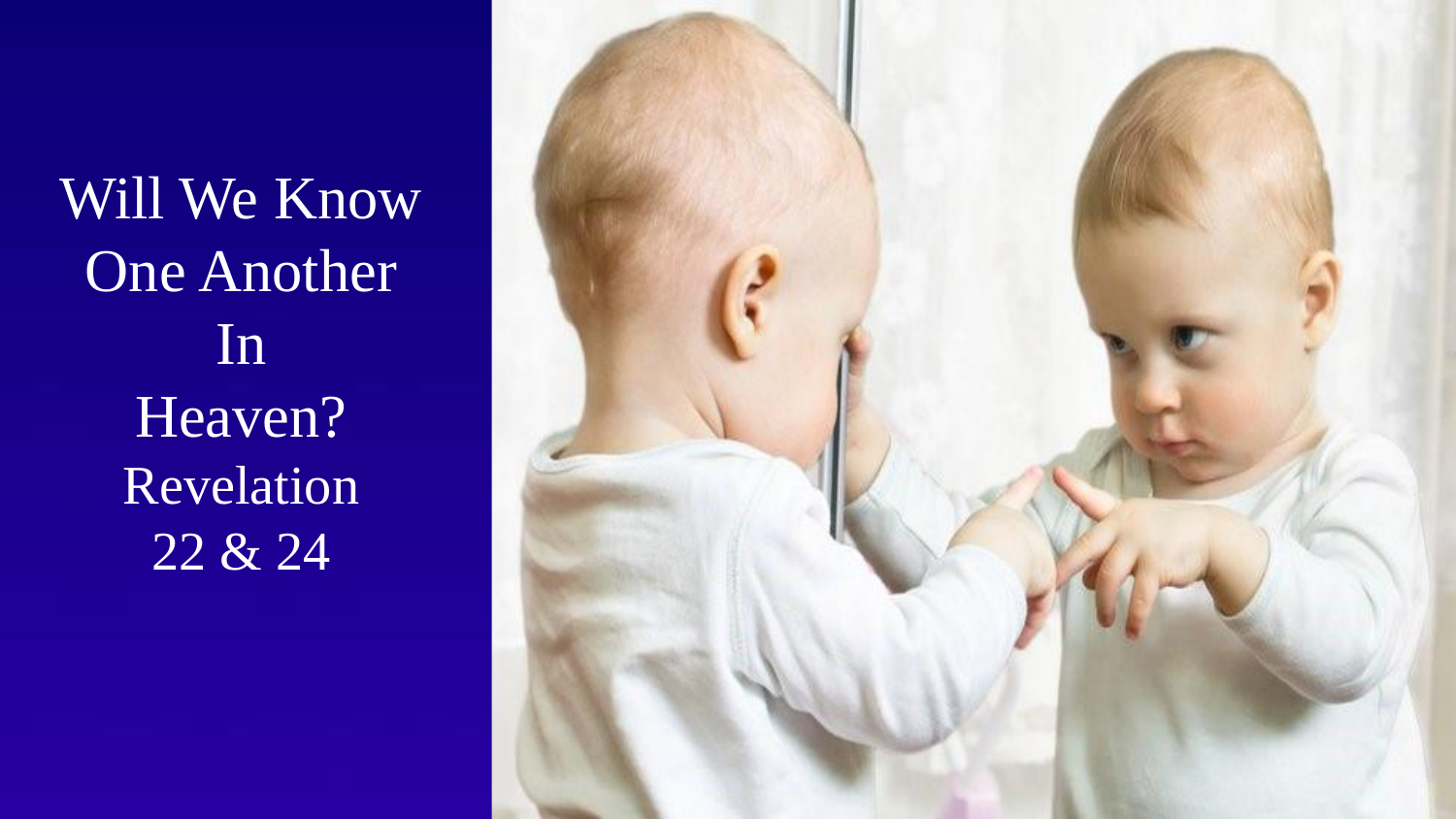What other religions and philosophies said about heaven

The Hindu religion have the idea that you'll be reincarnated, and you'll come back at something else or something other or something more or something else.

Eastern religions say we primarily go back to some kind of mist and we absorb into the holy other up there or out there or over there.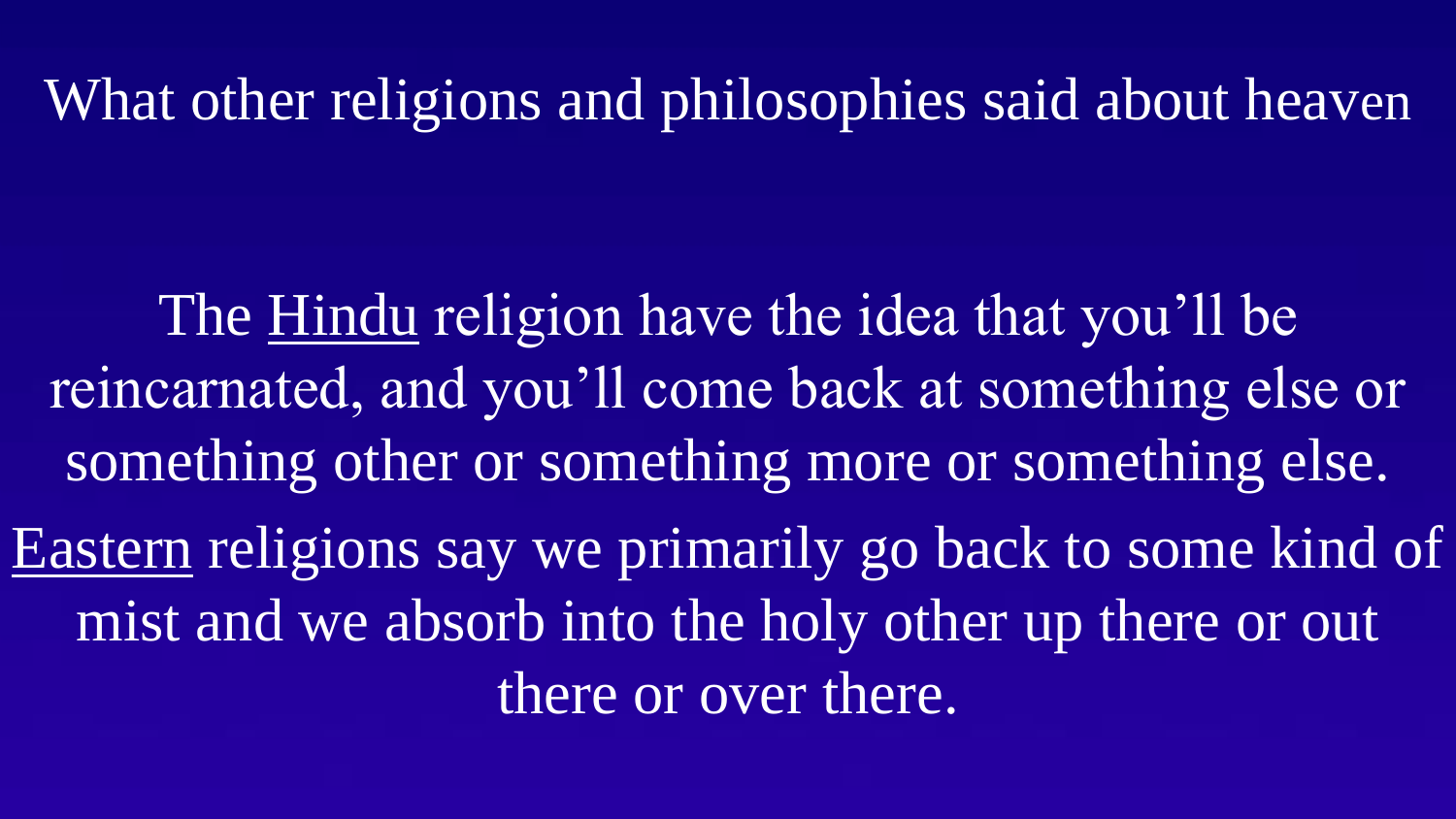#### What do we know about heaven?

We will not be equated with divinity We will not know everything when we die You will have everything you've imagined but the ultimate is to see God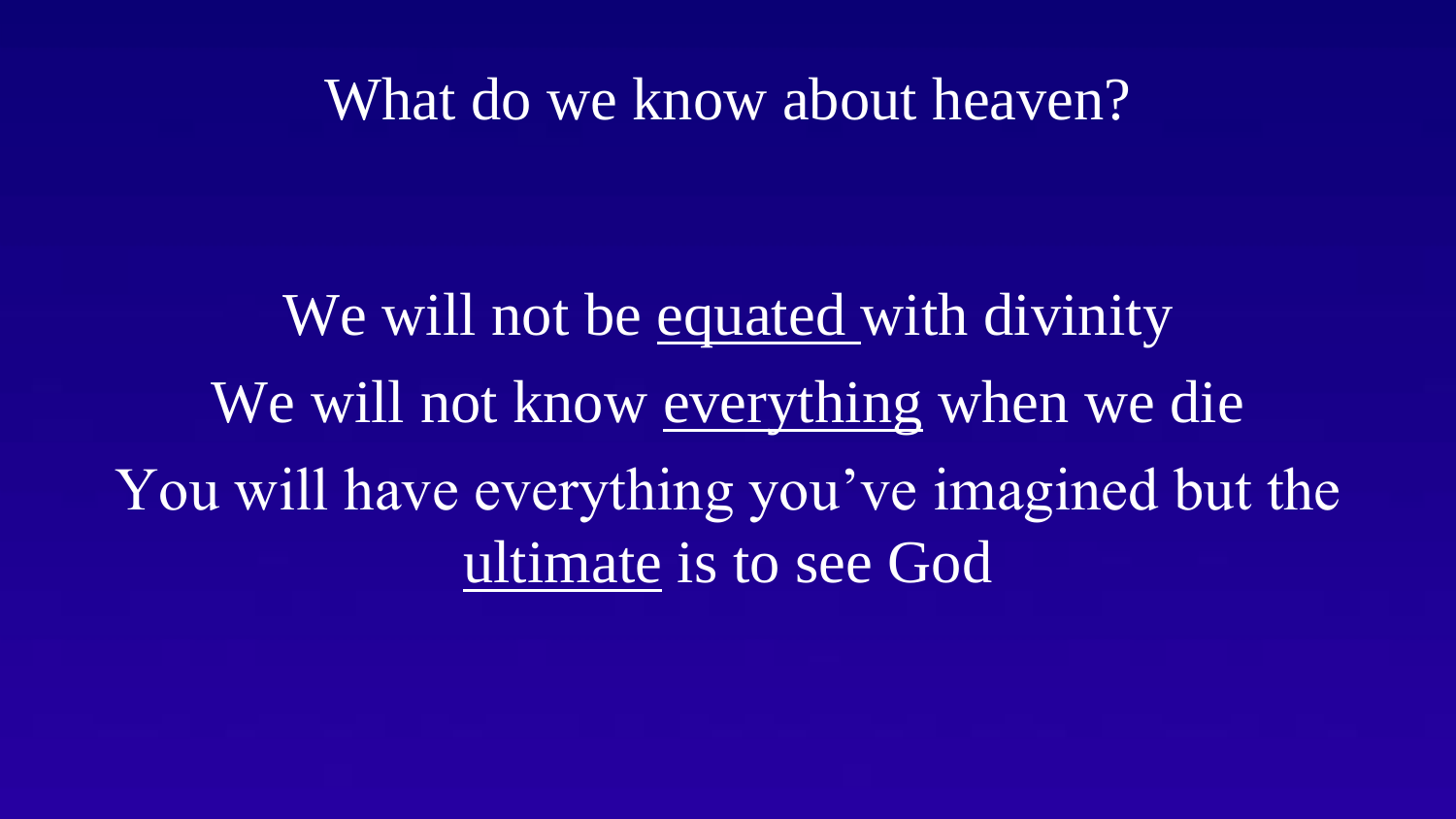We will have a holy city, the New Jerusalem in a new country with a new constitution.

A river will flow down the main street of heaven all the way up to the Lamb of God.

The river is a symbol of the Holy Spirit and it's a symbol of pleasure and prosperity and on either side of the river will be the tree of life.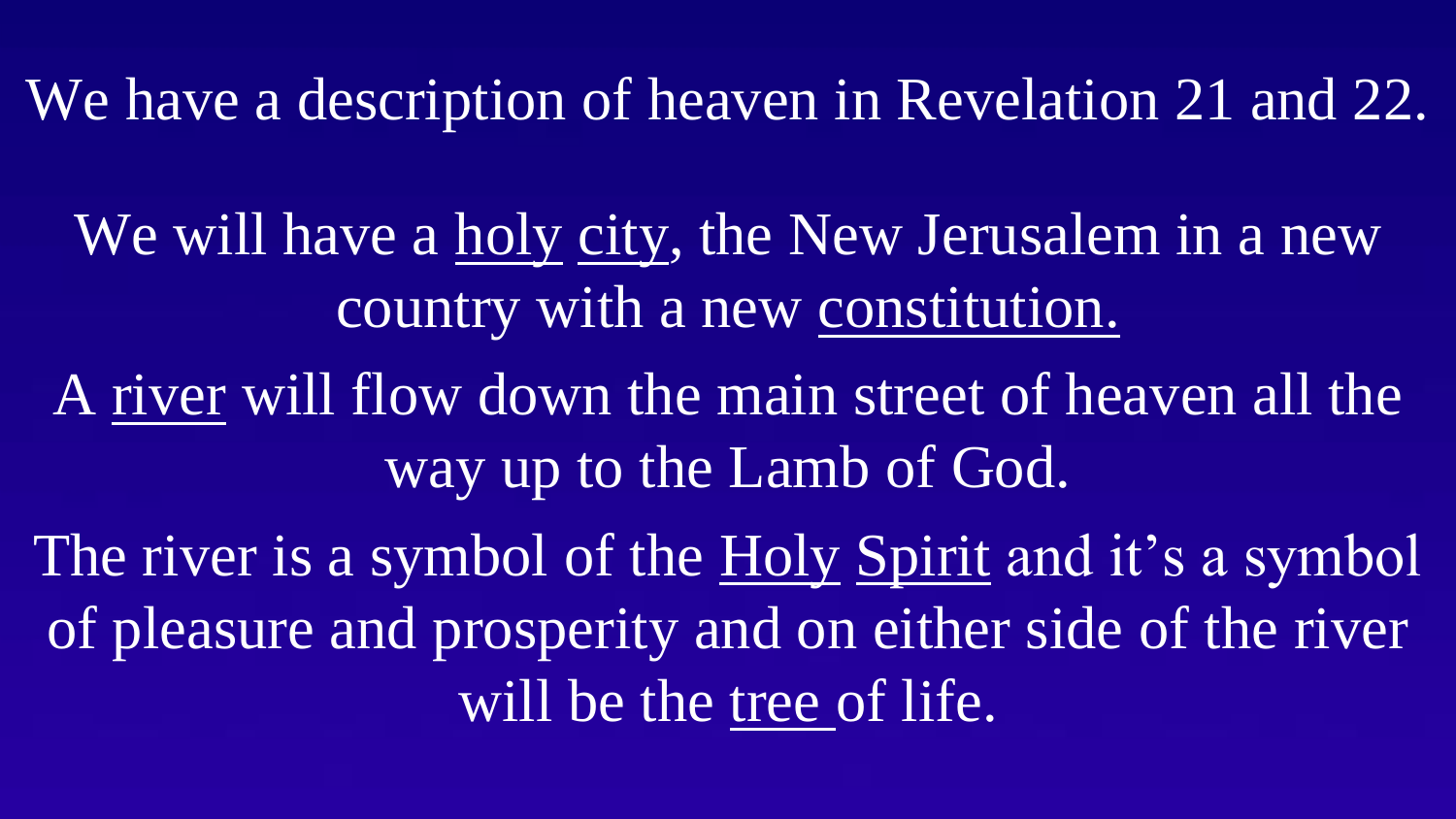Unlike the tree in the Garden of Eden, we can eat fruit from this tree

The foundation of the holy city is based on the 12 apostles.

The gates around the city are based and name after the 12 prophets in the Old Testament-Abraham, Isaac, Jacob, and the rest of the family of Jacob.

Revelation 22:4 says we will see God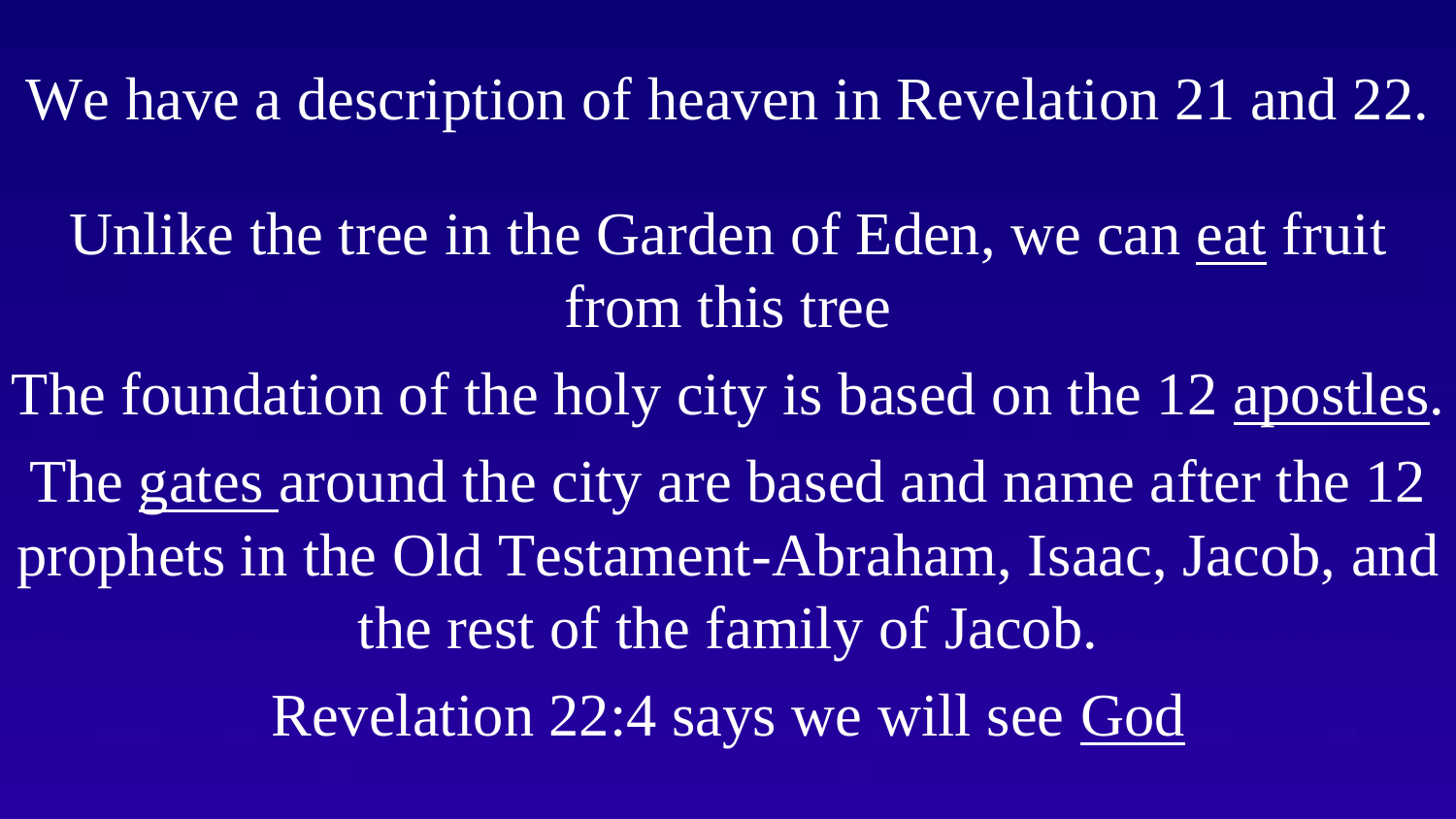# The name of God is holy, and we must not profane God's name In order to see God, we must have a pure heart and clean

hands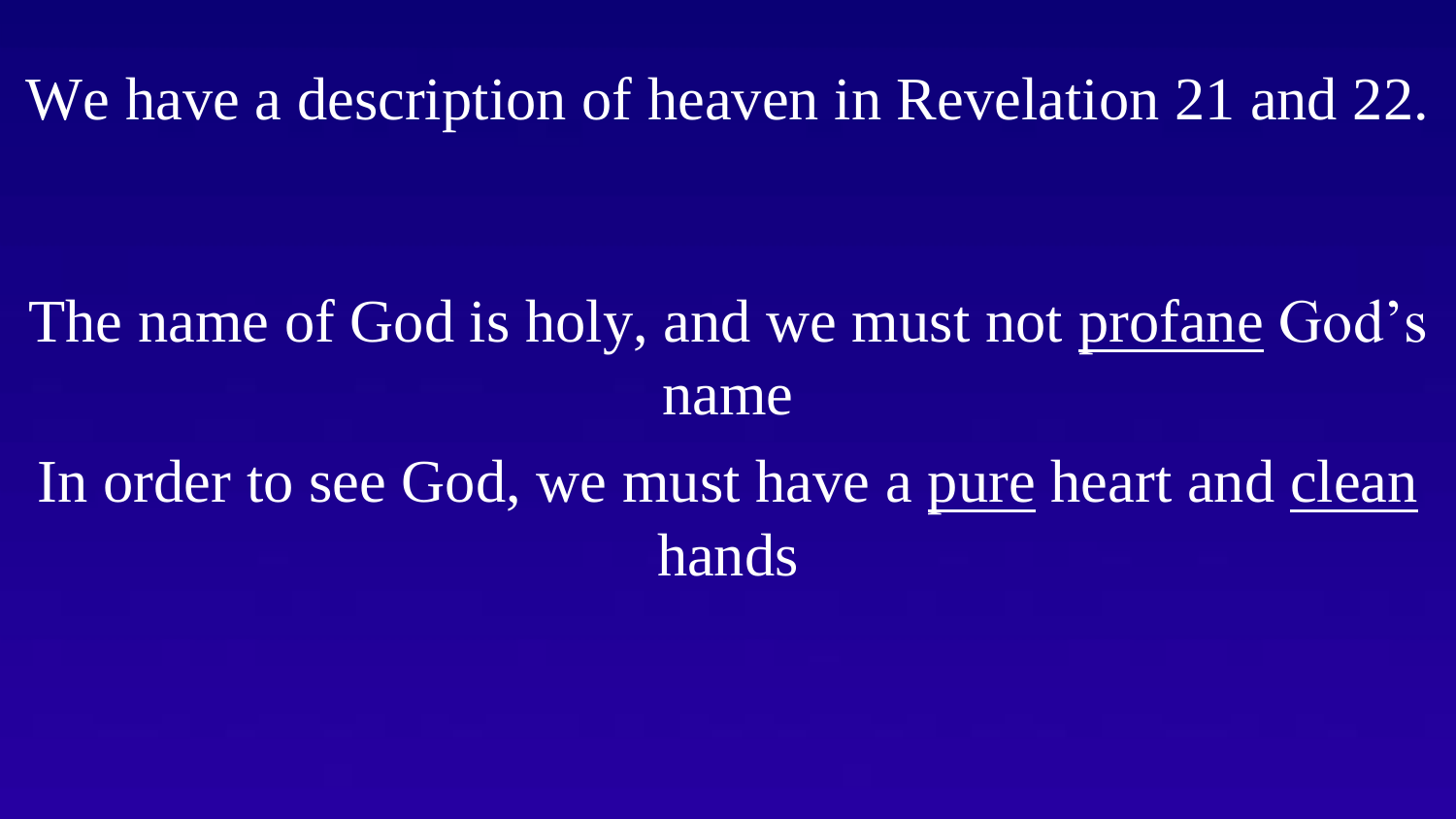There will be animals in heaven Yes, we will know people in heaven Yes, there will be a marriage in heaven. There will be children in heaven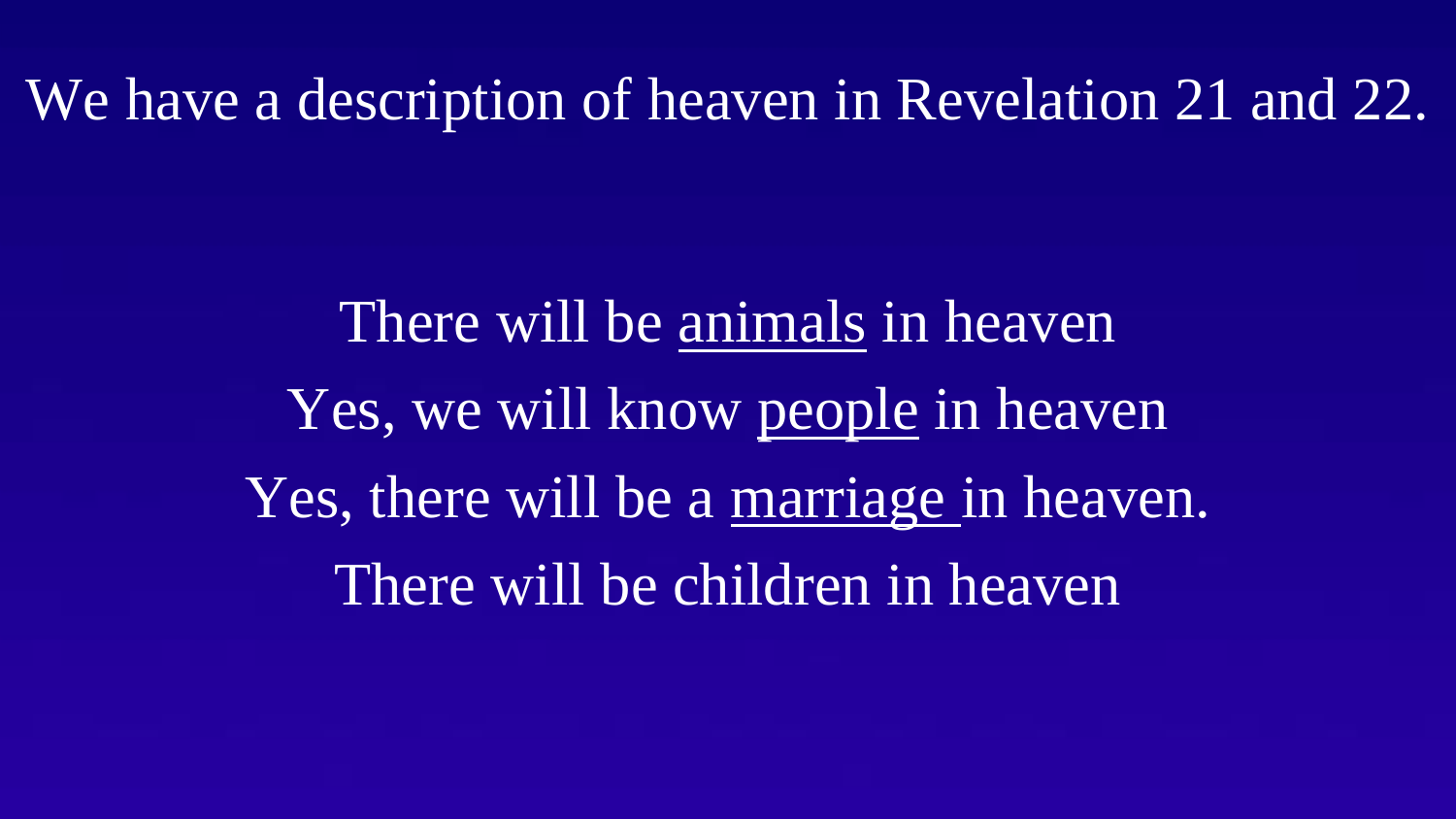## Life is Unpredictable

## The tragic premature death of Los Angeles pitcher Tyler Skaggs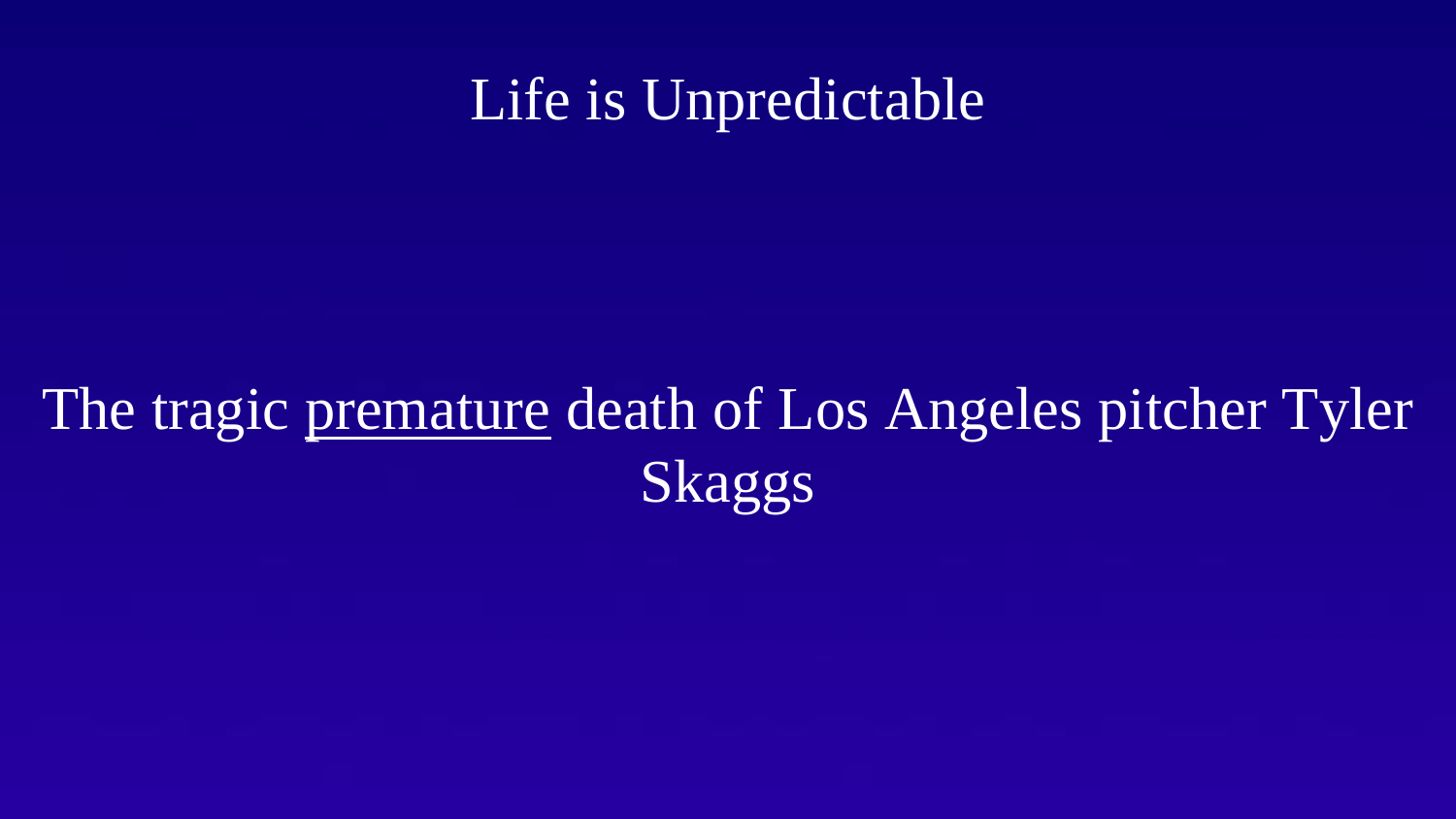### How to Enter Heaven

To gain entrance into heaven we must pray "the sinner's prayer" The Holy Spirit brings conviction to our hearts that we have unconfessed sin

We are to confess that specific sin to God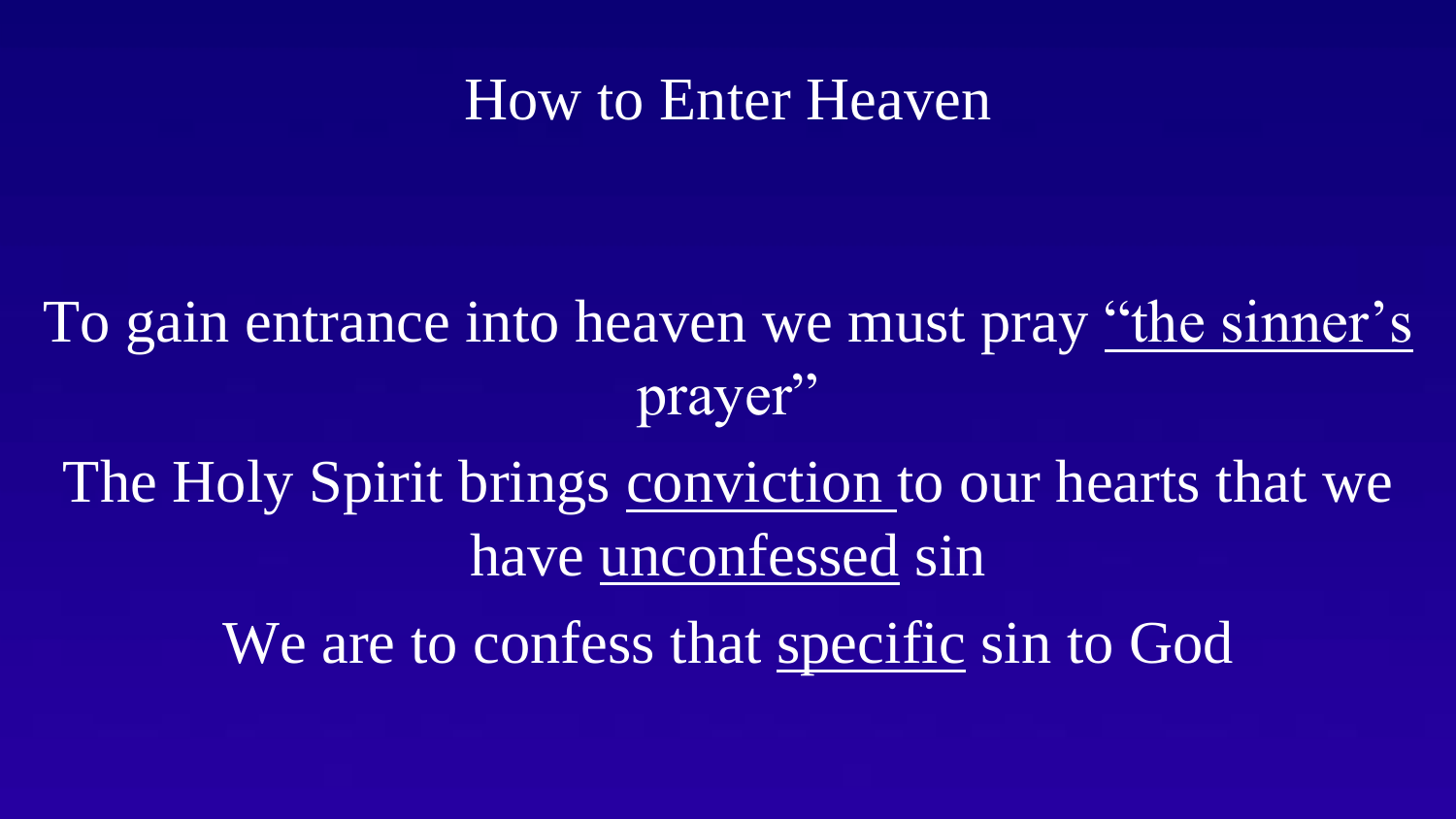### How to Enter Heaven

Sin is actively rebelling against God or being passively indifferent to the things of God

We then must turn from our sin that is called repentance

A great exchange takes place when we do that-I give him my life-He gives me His life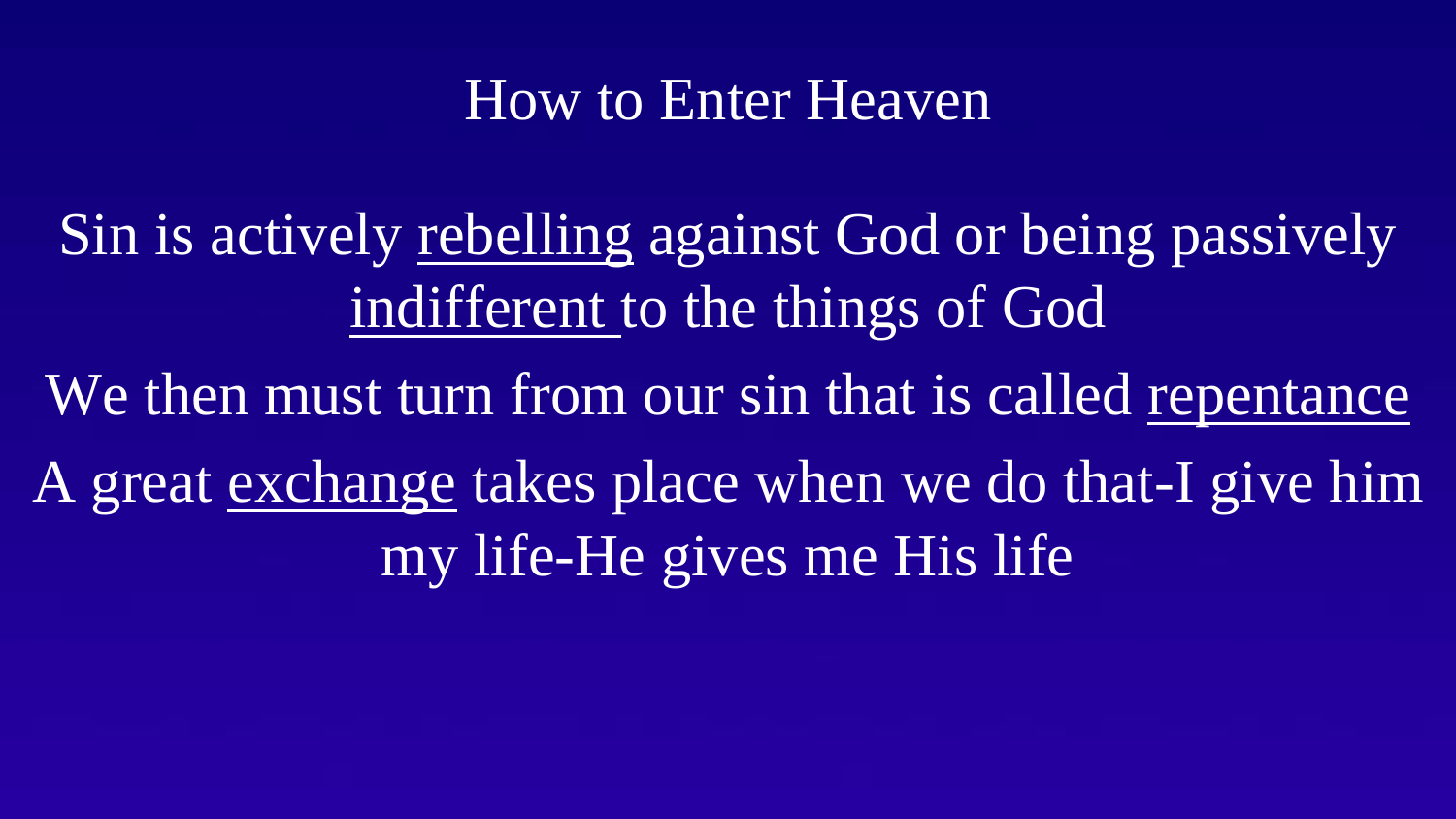### A suggested prayer to pray

Dear Lord Jesus I invite you to come into my life to forgive me to salvage me to restore me to the purpose for which I was made

I give you my life Lord thank you for giving me your life Lord thank you for this purifying process that begins right

now that will take me all the way to heaven